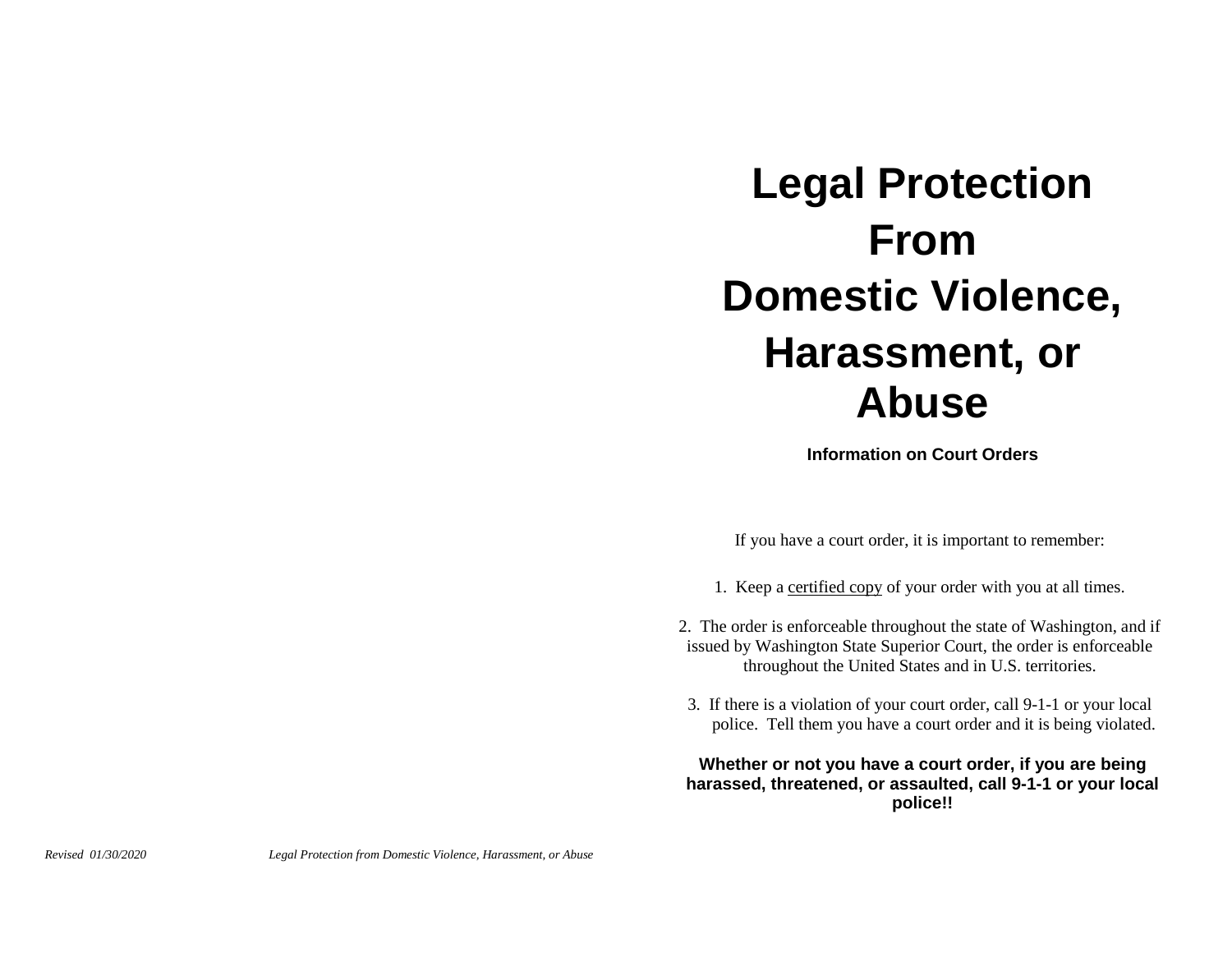|                                                          | <b>Domestic Violence Order for Protection</b><br><b>RCW 26.50</b>                                                                                                                                                                                                                                                                                                                                                                                                                                                                                                                                                                                                                                                                                                                                                                                      |
|----------------------------------------------------------|--------------------------------------------------------------------------------------------------------------------------------------------------------------------------------------------------------------------------------------------------------------------------------------------------------------------------------------------------------------------------------------------------------------------------------------------------------------------------------------------------------------------------------------------------------------------------------------------------------------------------------------------------------------------------------------------------------------------------------------------------------------------------------------------------------------------------------------------------------|
| Who May<br>Obtain?                                       | Any person who is a victim of domestic violence or fears violence by an<br>"intimate partner" or a "family or household member." (Spouses,<br>domestic partners, former spouses or domestic partners, persons with a<br>child in common, persons 16 years or older and are/were in a dating<br>relationship and reside(d) together or never resided together, Adult<br>persons who are related by blood or who reside(d) together, adult in-<br>laws, persons who have a (step)parent and (step)children or a<br>grandparent/grandchild relationship, and persons 13 years or older who<br>dated/is dating a respondent 16 or older. Minors aged $13 - 15$ with/by a<br>parent, guardian, guardian ad litem, next friend.) Department of Social<br>and Health Services (DSHS) may petition on behalf of and with the<br>consent of a vulnerable adult. |
| What Can an<br><b>Order Do?</b>                          | Prohibit contact of any kind, including cyber stalking, and be tailored<br>to individual needs.<br>Remove abuser from shared residence and prohibit from entering.<br>$\bullet$<br>Give temporary custody of children and set visitation schedule.<br>$\bullet$                                                                                                                                                                                                                                                                                                                                                                                                                                                                                                                                                                                        |
|                                                          | Grant essential possessions (e.g., vehicle, medicine, pets).<br>$\bullet$<br>Order abuser into treatment/counseling.<br>$\bullet$<br>Order the surrender and prohibit the possession of firearms,<br>dangerous weapons, and any concealed pistol license(s).                                                                                                                                                                                                                                                                                                                                                                                                                                                                                                                                                                                           |
| How is an<br>Order<br>Obtained?                          | An order can be obtained in district, municipal, or superior court. The<br>person completes paperwork which the court reviews. The court will<br>grant or deny a temporary emergency order effective for up to 14 days.<br>The petitioner arranges for the other party to be served with the petition,                                                                                                                                                                                                                                                                                                                                                                                                                                                                                                                                                 |
|                                                          | notice of hearing, and temporary order. A hearing is scheduled within 2<br>weeks at which time the court may deny the petition or grant a full<br>order, effective for up to one year or more. The hearing may be by<br>telephone in special circumstances.<br>Forms and instructions are provided by the Clerk's Office.                                                                                                                                                                                                                                                                                                                                                                                                                                                                                                                              |
| <b>What is the Cost?</b>                                 | No cost.                                                                                                                                                                                                                                                                                                                                                                                                                                                                                                                                                                                                                                                                                                                                                                                                                                               |
| How is an<br><b>Order Modified</b><br>or Terminated?     | While the order is in effect, either party may file a motion to modify<br>(change) or terminate (end) the protection order and arrange to serve the<br>other party with the motion and the notice of hearing. At the hearing the<br>court may modify or terminate the order for protection.                                                                                                                                                                                                                                                                                                                                                                                                                                                                                                                                                            |
|                                                          | An emergency order terminates after 14 days or the date of the hearing,<br>whichever occurs earliest. The full order for protection terminates after<br>the ending effective date listed on the order. If the petitioner does not<br>want an order to terminate after the effective date on the order, the<br>petitioner may file a petition for renewal of the order for protection and<br>arrange to serve the other party with the motion and notice of hearing.<br>At hearing, the court may grant the motion and enter a new protection<br>order, or deny the motion.                                                                                                                                                                                                                                                                             |
| What Happens if<br>the Order is Know-<br>ingly Violated? | Mandatory arrest if abuser violates "restraint" provisions or enters a<br>residence where prohibited from entering. Possible criminal or<br>contempt charges.                                                                                                                                                                                                                                                                                                                                                                                                                                                                                                                                                                                                                                                                                          |

## This page intentionally left blank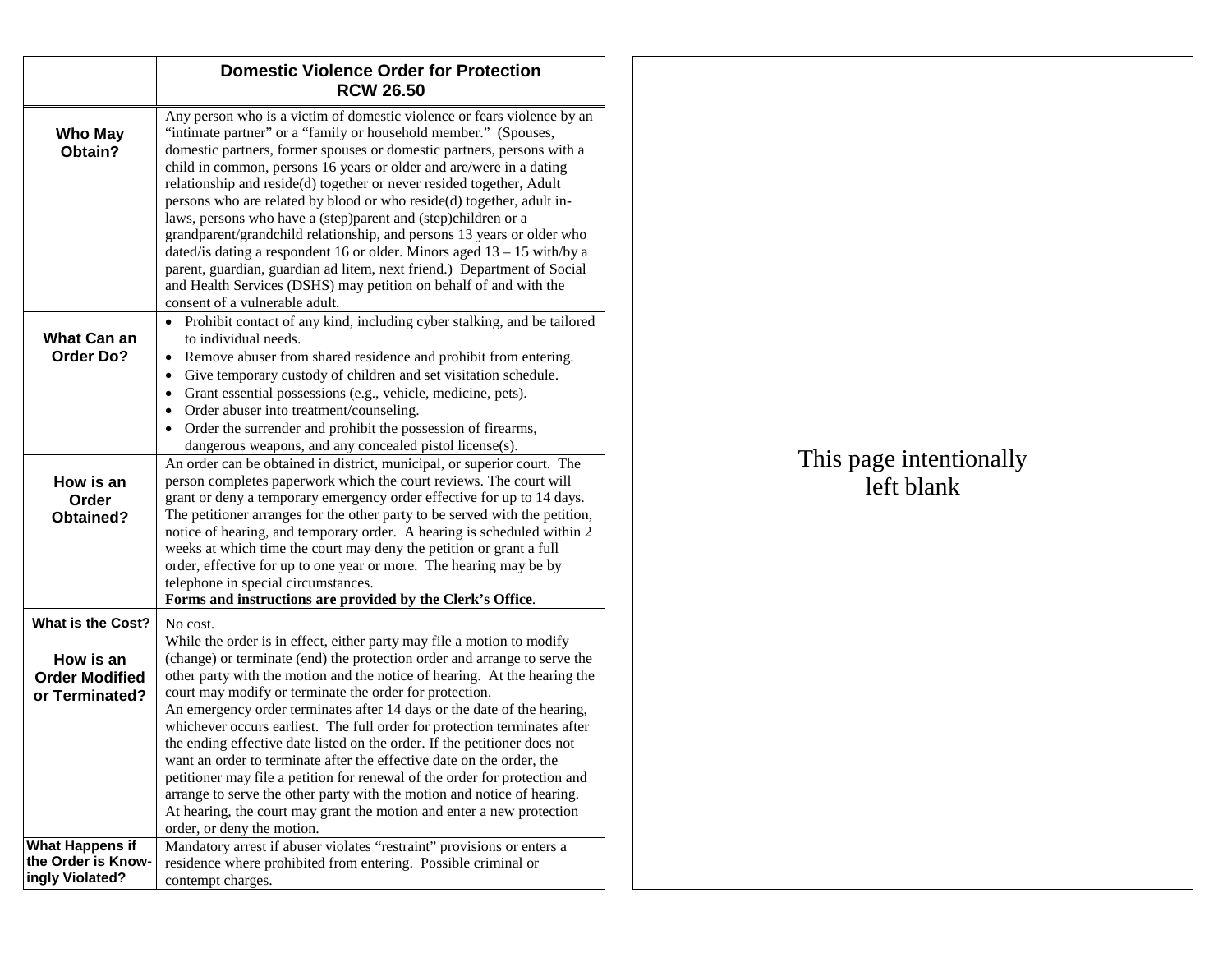| This page intentionally |  |
|-------------------------|--|
| left blank              |  |

|                                                                                | <b>Domestic Violence No-Contact Order</b><br><b>Criminal Order RCW 10.99</b>                                                                                                                                                                                                                                                                                                                                                                                                                                                                                                    |
|--------------------------------------------------------------------------------|---------------------------------------------------------------------------------------------------------------------------------------------------------------------------------------------------------------------------------------------------------------------------------------------------------------------------------------------------------------------------------------------------------------------------------------------------------------------------------------------------------------------------------------------------------------------------------|
| <b>Who May</b><br>Obtain?                                                      | A person who has reported to the police an incident involving<br>domestic violence as defined in RCW 10.99.020. Criminal charges<br>must be pending or filed. May be a condition of sentencing.                                                                                                                                                                                                                                                                                                                                                                                 |
| <b>What Can an</b><br>Order Do?                                                | An order can prohibit contact of any kind; prohibit the abuser from<br>knowingly coming within or staying within a specific distance of a<br>location; order the surrender and prohibit the possession of firearms,<br>dangerous weapons, and any concealed pistol license(s). An order<br>protects the victim in an active case while waiting for trial and<br>sentencing. The order can also be a condition of sentence and<br>effective up to the statutory maximum sentence and/or until probation<br>is concluded.                                                         |
| How is an<br>Order<br>Obtained?                                                | A crime must first be reported to the police. If the abuser has been<br>arrested or issued a citation, the victim may ask the prosecutor to<br>request a no-contact order. The prosecutor may ask the court for a<br>protection order regardless of the victim's wishes. The order may be<br>obtained in district, municipal or superior court. (In some<br>jurisdictions, orders are issued via the police or jail.)                                                                                                                                                           |
| What is the<br>Cost?                                                           | No cost.                                                                                                                                                                                                                                                                                                                                                                                                                                                                                                                                                                        |
| How is an<br>Order<br><b>Modified or</b><br>Terminated?                        | The no-contact order terminates upon the expiration date listed in the<br>order, or upon dismissal of the charges, or upon a not guilty verdict.<br>The order shall state that it may be extended. If the court finds<br>probable cause, it may issue or extend a no-contact order. The order<br>may be modified or terminated by the court before the expiration date.<br>The victim may contact the prosecuting attorney to ask the attorney to<br>file the motion for modification or termination of the order. The<br>defendant or his or her attorney may file the motion. |
| <b>What Happens</b><br>if the Order is<br><b>Knowingly</b><br><b>Violated?</b> | Mandatory arrest.                                                                                                                                                                                                                                                                                                                                                                                                                                                                                                                                                               |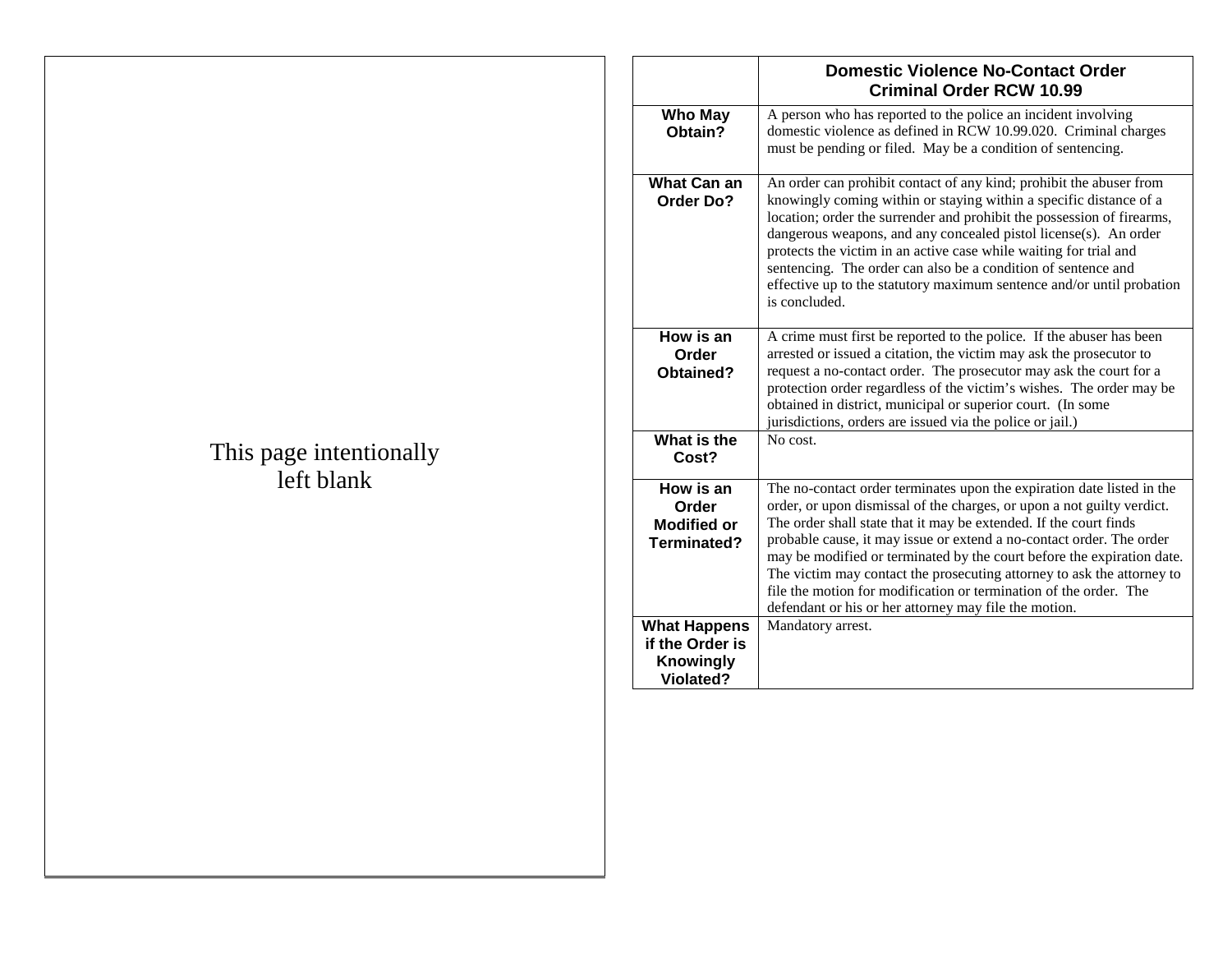|                                                                         | <b>Abused Child Restraining Order</b><br>RCW 26.44.063                                                                                                                                                                                                                                                                                                                                                                | <b>Canadian DV Protection Order</b><br><b>RCW 26.55</b>                                                                                                                                                                                                                                                                                                                                                                                                                                                                                                                                                                                                                                                                                                                                                                                                                                                                                                                                                                                                                                                                                                                                                                                                    |
|-------------------------------------------------------------------------|-----------------------------------------------------------------------------------------------------------------------------------------------------------------------------------------------------------------------------------------------------------------------------------------------------------------------------------------------------------------------------------------------------------------------|------------------------------------------------------------------------------------------------------------------------------------------------------------------------------------------------------------------------------------------------------------------------------------------------------------------------------------------------------------------------------------------------------------------------------------------------------------------------------------------------------------------------------------------------------------------------------------------------------------------------------------------------------------------------------------------------------------------------------------------------------------------------------------------------------------------------------------------------------------------------------------------------------------------------------------------------------------------------------------------------------------------------------------------------------------------------------------------------------------------------------------------------------------------------------------------------------------------------------------------------------------|
| <b>Who May</b><br>Obtain?                                               | In any judicial proceeding in which it is alleged a child has been<br>subjected to sexual or physical abuse, if the court finds reasonable<br>grounds to believe the abuse occurred it may, on its own motion or<br>on the motion of the guardian ad litem or any party, enter a<br>temporary restraining order protecting the child.                                                                                 | A person authorized by Washington law, other than chapter 26.55 RCW, seeking<br>enforcement of a Canadian domestic protection order can request a state court to issue an<br>order enforcing the Canadian domestic violence protection order.<br>A person entitled to protection under a Canadian domestic violence protection order may<br>have the order registered.                                                                                                                                                                                                                                                                                                                                                                                                                                                                                                                                                                                                                                                                                                                                                                                                                                                                                     |
| <b>What Can an</b><br><b>Order Do?</b>                                  | An order can prohibit contact with the child without specific court<br>approval; restrain from molesting or disturbing the peace of the<br>child; restrain from entering the child's home without specific court<br>approval; restrain from knowingly coming within or remaining<br>within a specified distance of a specified location. The court may<br>impose any additional restrictions it determines necessary. | Unless a Washington court issues an order refusing to enforce a Canadian domestic<br>violence protection order, its terms will be enforced.                                                                                                                                                                                                                                                                                                                                                                                                                                                                                                                                                                                                                                                                                                                                                                                                                                                                                                                                                                                                                                                                                                                |
| How is an Order<br>Obtained?                                            | In the Superior Court Juvenile Department, a party or the guardian<br>ad litem makes a request to the court for issuance of an order, or the<br>court may issue an order on its own. The order may be obtained<br>regardless of the victim's wishes.                                                                                                                                                                  | Registration:<br>A person entitled to protection under a Canadian domestic violence order may file it with a<br>court by presenting a certified/authenticated copy of the order and an affidavit stating that<br>the order is valid and in effect, to a clerk of the Washington court in which the person filing<br>resides or believes enforcement may be necessary. An out-of-state agency, department, or<br>court responsible for maintaining protection order records may send a copy of the order<br>with digital signature to the clerk of the Washington Court. Once the court clerk properly<br>receives the Canadian domestic violence protection order, the order will be filed with the<br>court. Registration or filing of the order with a Washington court is not a requirement for<br>the Canadian protection order to be enforced by law enforcement.<br>Enforcement of the order by a state court:<br>A person authorized by Washington law, other than chapter 26.55 RCW, seeking<br>enforcement of a Canadian domestic violence protection order, can request an order from a<br>state court to enforce that order. The court is limited to the terms of the Canadian order and<br>cannot order additional restrictions or provisions. |
| What is the<br>Cost?                                                    | No cost. Order is usually requested by DSHS.                                                                                                                                                                                                                                                                                                                                                                          | No cost.                                                                                                                                                                                                                                                                                                                                                                                                                                                                                                                                                                                                                                                                                                                                                                                                                                                                                                                                                                                                                                                                                                                                                                                                                                                   |
| <b>How is an Order</b><br><b>Modified or</b><br>Terminated?             | The order may be modified or terminated by the court upon motion<br>by any party or the guardian ad litem.                                                                                                                                                                                                                                                                                                            | An inaccurate, expired, or unenforceable Canadian domestic violence protection order may<br>be corrected in accordance with Washington law, other than chapter 26.55 RCW.<br>RCW 26.55.040(6).                                                                                                                                                                                                                                                                                                                                                                                                                                                                                                                                                                                                                                                                                                                                                                                                                                                                                                                                                                                                                                                             |
| <b>What Happens if</b><br>the Order is<br><b>Knowingly</b><br>Violated? | Mandatory arrest if restraint and exclusion provisions are violated<br>and legend is on order. Possible criminal or contempt charges.                                                                                                                                                                                                                                                                                 | Mandatory arrest if the person restrained under the Canadian domestic violence protection<br>order violates the restraint and exclusion provisions. Possible criminal or contempt charges.                                                                                                                                                                                                                                                                                                                                                                                                                                                                                                                                                                                                                                                                                                                                                                                                                                                                                                                                                                                                                                                                 |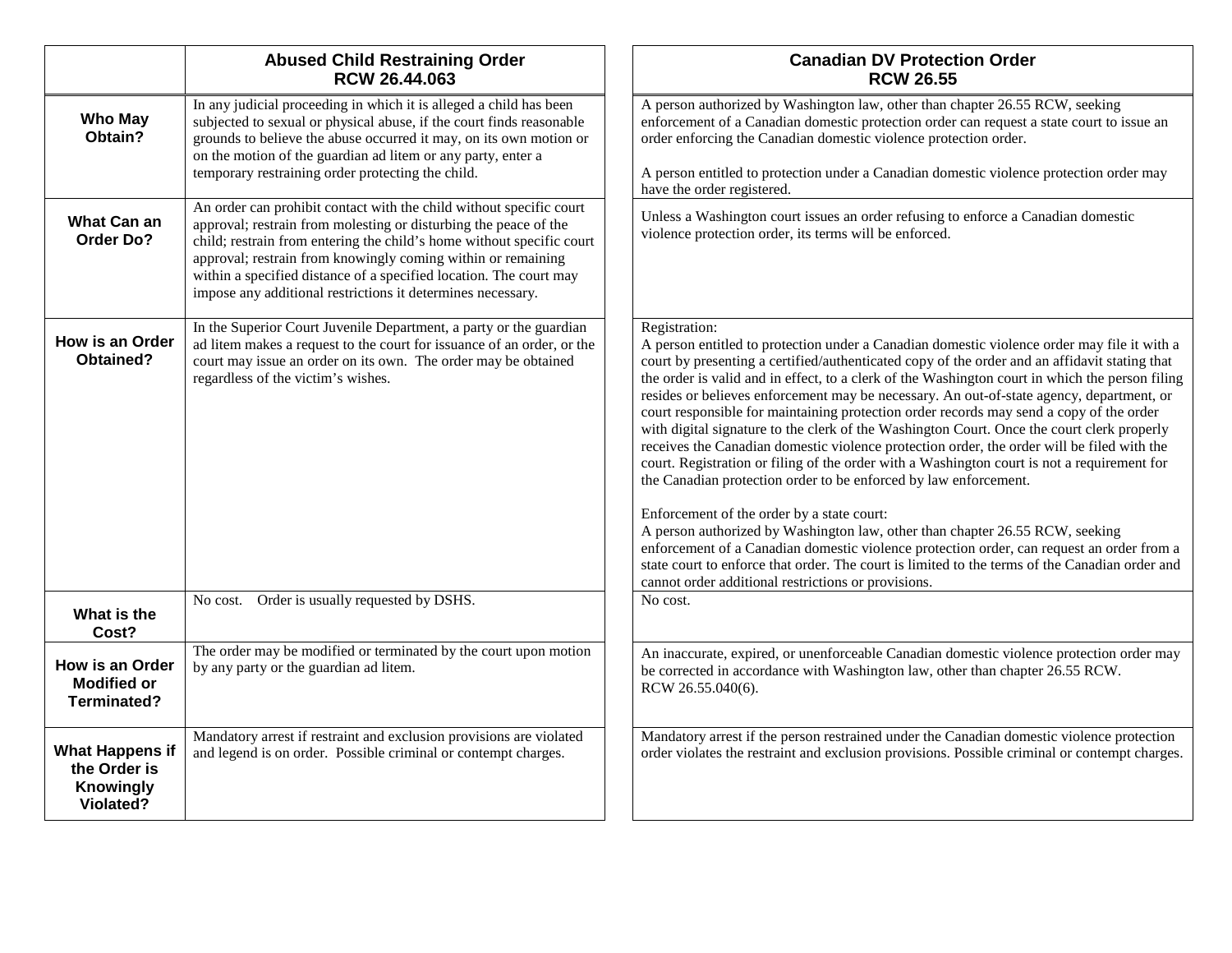|                                                                         | <b>Foreign Protection Order</b><br><b>RCW 26.52</b>                                                                                                                                                                                                                                                                                                                                                                                                                                                                                                                                                                                                             |                                                                     |
|-------------------------------------------------------------------------|-----------------------------------------------------------------------------------------------------------------------------------------------------------------------------------------------------------------------------------------------------------------------------------------------------------------------------------------------------------------------------------------------------------------------------------------------------------------------------------------------------------------------------------------------------------------------------------------------------------------------------------------------------------------|---------------------------------------------------------------------|
| Who May<br>Obtain?                                                      | A protected person who has a valid civil or criminal protection<br>order issued by a court in a foreign state, territory, possession,<br>tribe, or United States military tribunal may file the order in<br>Washington State.                                                                                                                                                                                                                                                                                                                                                                                                                                   | <b>Who May</b><br>Obtain?                                           |
| What Can an<br><b>Order Do?</b>                                         | An order can provide the protection ordered by the original court<br>in the foreign protection order.<br>The foreign protection order is enforceable in Washington<br>State even if the order is not filed in the court or entered in<br>law enforcement's computer-based information system.                                                                                                                                                                                                                                                                                                                                                                   | <b>What Can an</b><br>Order Do?                                     |
| How is an Order<br>Obtained?                                            | A person may file a valid foreign protection order by presenting a<br>certified, authenticated, or exemplified copy of the protection<br>order to the clerk of the court where the protected person resides<br>or where the person entitled to protection believes enforcement<br>may be necessary. The person must file a Foreign Protection<br>Order Information form with the order. The information form<br>is provided by the clerk's office. A clerk may provide the<br>protected person with assistance in filling out the information<br>form. The clerk will give the protected person a copy of the<br>order showing proof that it was filed.         | How is an<br>Order<br>Obtained?                                     |
| What is the<br>Cost?                                                    | No cost.                                                                                                                                                                                                                                                                                                                                                                                                                                                                                                                                                                                                                                                        | What is the<br>Cost?                                                |
| How is an Order<br><b>Modified or</b><br>Terminated?                    | The foreign protection order terminates upon the expiration date<br>listed in the order. The order may be modified or terminated<br>before the expiration date according to the laws of the jurisdiction<br>that issued the order.<br>Disputes about child custody, residential placement, or visitation<br>provisions shall be resolved judicially. Venue and jurisdiction is<br>determined by the Uniform Child Custody Jurisdiction and<br>Enforcement Act and the Parental Kidnapping Prevention Act. A<br>Writ of Habeas Corpus is needed before law enforcement can<br>remove a child from current placement, unless the child is abused<br>or neglected. | How is an<br>Order<br><b>Modified or</b><br><b>Terminated?</b>      |
| <b>What Happens if</b><br>the Order is<br><b>Knowingly</b><br>Violated? | Mandatory arrest if the person under restraint violates "restraint"<br>provisions. Possible criminal or contempt charges.                                                                                                                                                                                                                                                                                                                                                                                                                                                                                                                                       | What<br><b>Happens if</b><br>the Order is<br>Knowingly<br>Violated? |

|                                                                | <b>Domestic Relations Restraining Order</b><br>RCW 26.09, 26.10, 26.26                                                                                                                                                                                                                                                                                                                                                                                                                                                                                                                                                                                                                                                                                                                                                                                                                                                                                                                                                                                                              |
|----------------------------------------------------------------|-------------------------------------------------------------------------------------------------------------------------------------------------------------------------------------------------------------------------------------------------------------------------------------------------------------------------------------------------------------------------------------------------------------------------------------------------------------------------------------------------------------------------------------------------------------------------------------------------------------------------------------------------------------------------------------------------------------------------------------------------------------------------------------------------------------------------------------------------------------------------------------------------------------------------------------------------------------------------------------------------------------------------------------------------------------------------------------|
| <b>Who May</b><br>Obtain?                                      | Married persons filing for divorce, legal separation, or declaration<br>concerning validity, persons with a child in common who are filing to<br>determine parentage, or persons seeking custody of a child. To qualify,<br>a person does not need to have experienced assault or threats of<br>violence.                                                                                                                                                                                                                                                                                                                                                                                                                                                                                                                                                                                                                                                                                                                                                                           |
| <b>What Can an</b><br>Order Do?                                | Refrain from disturbing the peace, harming, molesting, assaulting, or<br>stalking; refrain from going onto the grounds of or entering a specified<br>location; knowingly coming within or remaining within a specified<br>distance from a specified location; order the surrender and prohibit the<br>possession of firearms, dangerous weapons, and any concealed pistol<br>license(s); may also order child support, order maintenance income,<br>assign property to either party, establish permanent child custody,<br>establish a residential schedule, or use of family home.                                                                                                                                                                                                                                                                                                                                                                                                                                                                                                 |
| How is an<br>Order<br>Obtained?                                | Can be obtained in superior court as part of a family law action such as a<br>divorce, legal separation, declaration concerning validity, paternity<br>determination, or third party custody. An emergency restraining order<br>can be filed at the time of a civil petition and signed by the judge,<br>effective until the preliminary hearing when a temporary order may be<br>entered. The court may enter a continuing restraining order with the<br>decree. Many persons hire an attorney to represent them. The county<br>prosecutor, when involved in paternity actions, may request a restraining<br>order on behalf of the child.                                                                                                                                                                                                                                                                                                                                                                                                                                         |
| What is the<br>Cost?                                           | The filing fee is \$200.00 (plus possible surcharges) but may be waived.<br>Additional costs can include copy, service, and attorney fees.                                                                                                                                                                                                                                                                                                                                                                                                                                                                                                                                                                                                                                                                                                                                                                                                                                                                                                                                          |
| How is an<br>Order<br><b>Modified or</b><br><b>Terminated?</b> | Before the decree is entered, either party may file a motion for<br>temporary order to modify or terminate a temporary restraining order.<br>The other party is served with the motion and notice of hearing. At the<br>hearing, the court will deny the motion, enter a modified temporary<br>restraining order, or terminate the order. After the continuing<br>restraining order is entered with the decree, a party may file a petition<br>for modification to ask the court to modify or terminate the continuing<br>restraining order. A filing fee applies. The other party is served with<br>the petition for modification and notice of hearing. At the hearing, the<br>court will deny the petition or grant the petition and enter an order<br>modifying or terminating the restraining order. Forms are not available<br>to petition for a modification of a continuing restraining order. A<br>temporary restraining order terminates when the final decree is entered.<br>A continuing restraining order terminates upon the expiration date listed<br>in the decree. |
| What<br><b>Happens if</b>                                      | Mandatory arrest if abuser violates "restraint" provisions or enters a<br>residence where prohibited from entering. Possible criminal or                                                                                                                                                                                                                                                                                                                                                                                                                                                                                                                                                                                                                                                                                                                                                                                                                                                                                                                                            |
| the Order is<br>Knowingly<br><b>Violated?</b>                  | contempt charges.                                                                                                                                                                                                                                                                                                                                                                                                                                                                                                                                                                                                                                                                                                                                                                                                                                                                                                                                                                                                                                                                   |